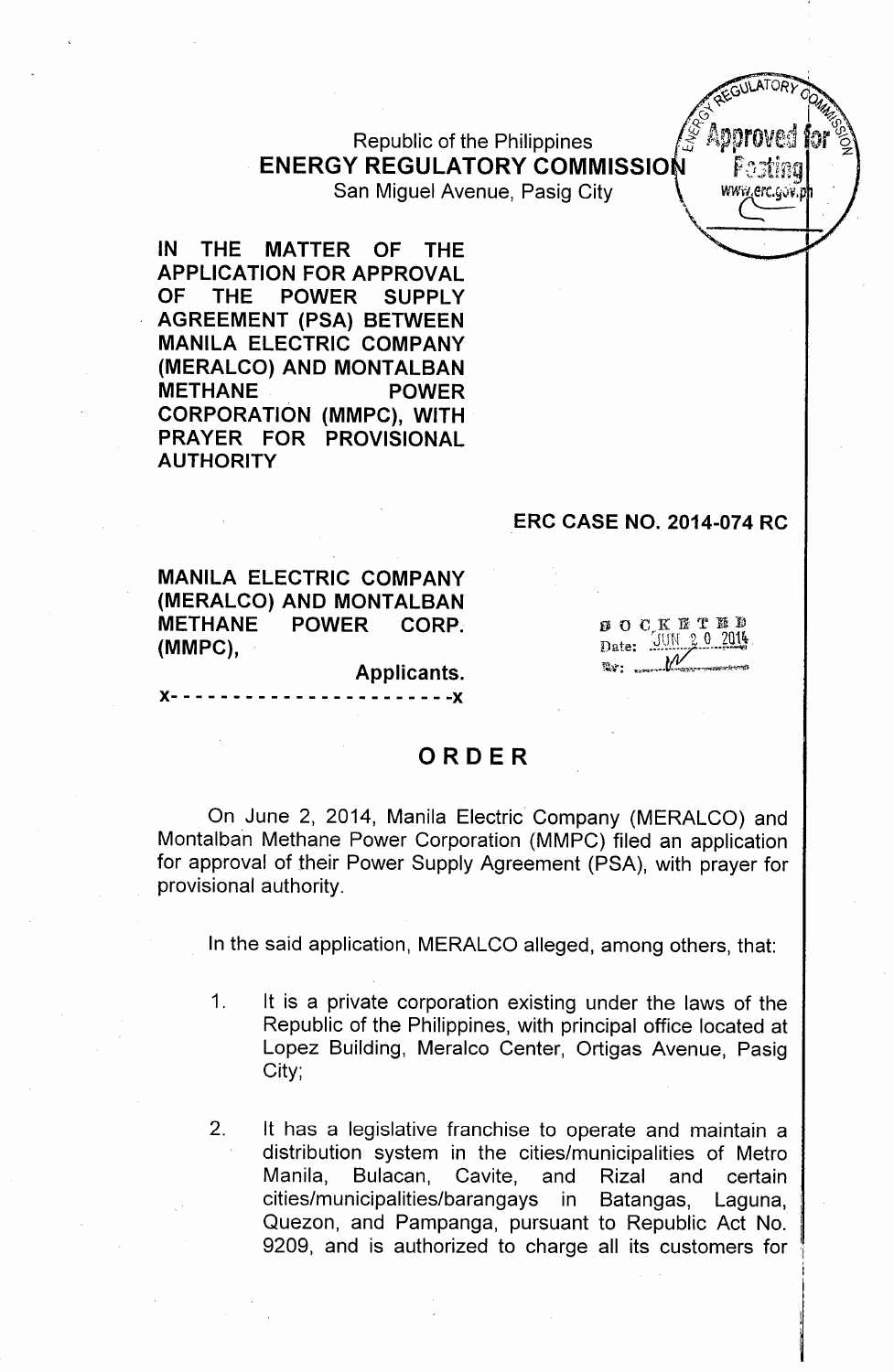their electric consumption at the rates approved by the Commission;

- 3. MMPC is a corporation duly organized and existing under the laws of the Philippines. It owns and operates the Montalban Methane Power Plant (Power Plant), powered by the methane extracted from the Montalban Landfill, located at Montalban, Rizal and it offered to supply and sell to MERALCO its electric capacity and energy produced from said Power Plant;
- 4. In support of the development of renewable energy in the country, it accepted the offer of MMPC. Thus, on April 16, 2014, it executed a PSA with MMPC for the purchase of electric capacity and energy from the Power Plant for up to 8,190 kW. The Contract Price under Section 2.3 of the PSA is as follows:

*"2.3. Contract Price.* The Contract Price is P5.50 per kWh, plus any governmental charges stipulated in Section 6.2. Provided, that, the Franchise and Benefits to Host Communities (FBHC) charge shall not form part and are excluded from the computation of the Contract Price. Any violation of this Section shall be a ground for termination of this Agreement upon prior notice.";

5. As previously determined by the Commission in its December 3, 2012 Decision in ERC Case No. 2009-027  $\mathsf{RC}^1$  for approval of the Contract for the Supply of Electricity (CSEE) between MERALCO and MMPC dated April 3, 2009, which shall terminate upon approval of the PSA, MMPC's true cost of generation is PhP6.3779/kWh. It should be noted that the Contract Price under the PSA is PhP5.50/kWh, which is lower than said true cost of generation of PhP6.3779/kWh;

<sup>&</sup>lt;sup>1</sup> In the Matter of the Application for Approval of the Contract for the Supply of Electricity (CSEE) Between Manila Electric Company (MERALCO) and Montalban Methane Power Corporation (MMPC), with Prayer for Provisional, Authority, MERALCO - Applicant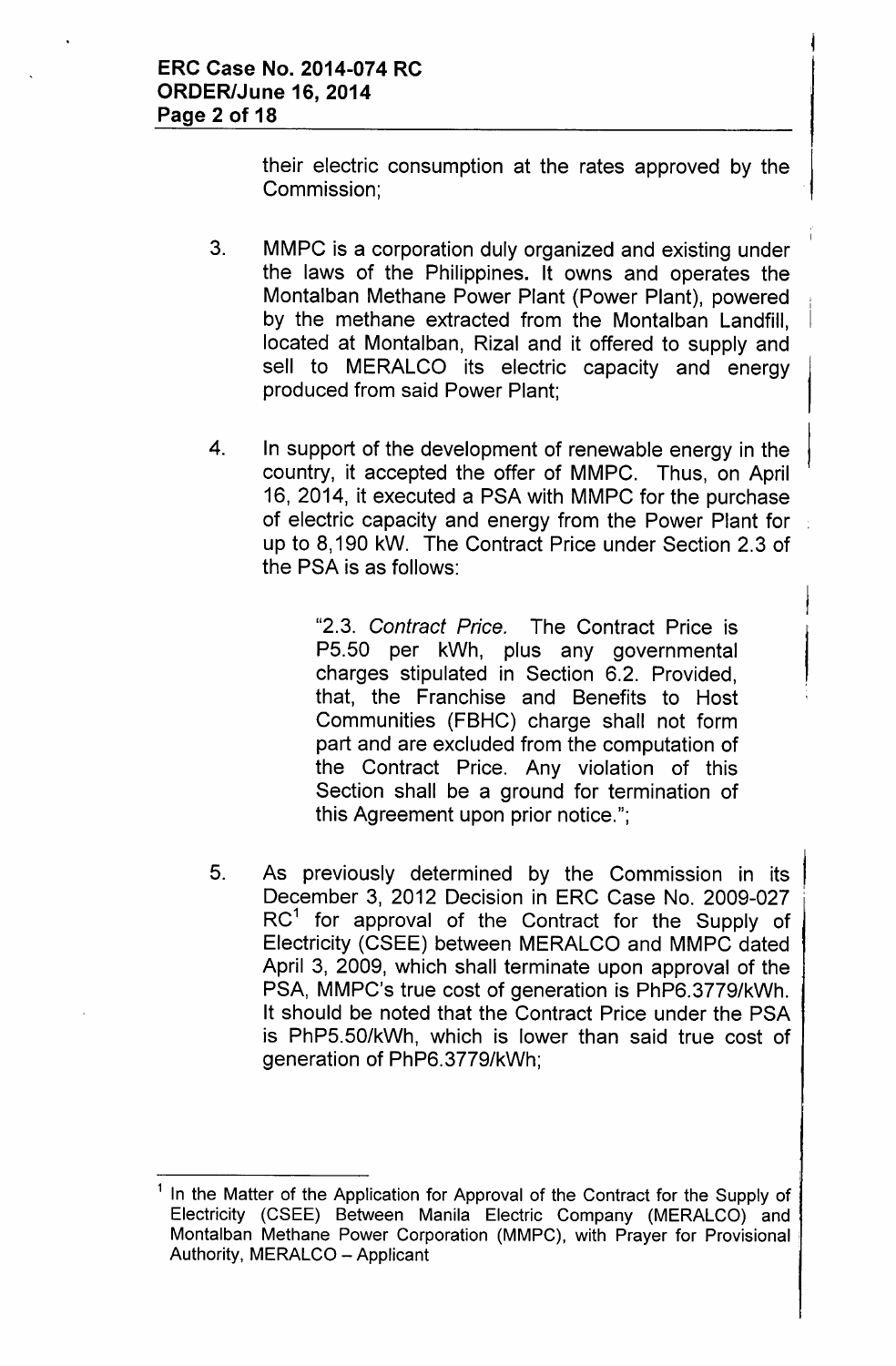6. The PSA between MERALCO and MMPC, a copy of which is attached to the application and made an integral part thereof, contains the following salient features:

#### "2.

# OBLIGATIONS, DELIVERIES & CONTRACT PRICE

*2.2. Take and Pay Contract.* Subject to Section 2.5 hereof, Meralco shall accept all energy deliveries by Power Supplier and Meralco shall pay for such energy (in kWh) delivered by Power Supplier as measured by Meralco's Billing Meter based on the Contract Price.

#### x x x.

*2.6. Regulatory Approvals.* After signing, Meralco shall file an application with the ERC for the approval of this Agreement. However, both parties shall cooperate in this undertaking and Power Supplier shall provide all the necessary support including the submission of all the documents required to expedite the approval of the Agreement. This Agreement shall not become effective unless the terms and conditions hereof, including the complete pass-through of the Agreement Price and all other charges and taxes stipulated herein, have been approved, provisional or otherwise, by the ERC ("Effective Date"). Any disallowance of the Contract Price, or any of its components for recovery from end-users shall be for the sole account of the Power Supplier and shall not prejudice Meralco.

## 3.

#### CONTRACT DURATION

*3.1. Term* of *Agreement.* After Effective Date, this Agreement shall remain in full force and effect for a period of TWO (2) YEARS from the Delivery Period Commencement Date unless earlier terminated under Sections 9.1 and 9.2.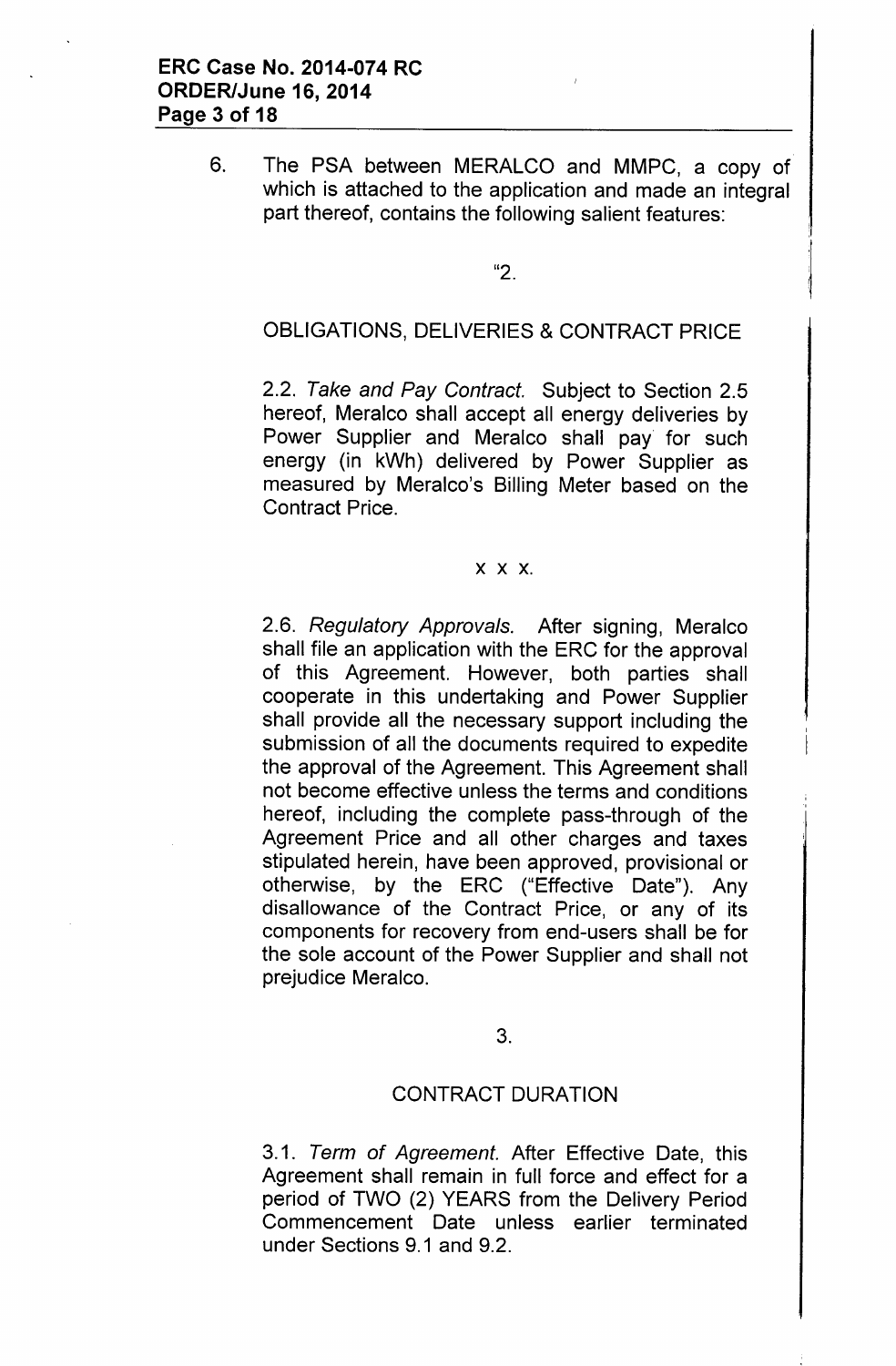*3.2. Extension.* This Agreement may be extended by agreement of both parties.

4.

# BILLING AND PAYMENT

#### x x x.

*4.2. Timeliness and Manner of Payment.* All invoices under this Agreement shall be paid on due date by Meralco unless the same is disputed due to manifest error, apparent invalidity and not in accordance with the terms of this Agreement. Any undisputed amounts which is not paid by due date will be deemed delinquent and will accrue interest under Section 4.10 hereof.

#### x x x.

4.7 Disputed bills, other than manifest error, apparent invalidity and not in accordance with the terms of this Agreement, shall be paid by Meralco without deductions or offsets and shall not be an excuse or ground for Meralco to delay payment of succeeding billings or to unilaterally deduct any amount therefrom, provided, however, that Power Supplier shall act in good faith in resolving the dispute and shall not unreasonably withhold action or delay the resolution of the dispute. Disputed bills, other than manifest error, apparent invalidity and not in accordance with the terms of this Agreement, not paid by Meralco shall be subject to Section 4.10. However, if the dispute is resolved in favor of Meralco, the payment for the bill including interest shall be offset against outstanding obligations of Meralco to the Power Supplier.

x x x.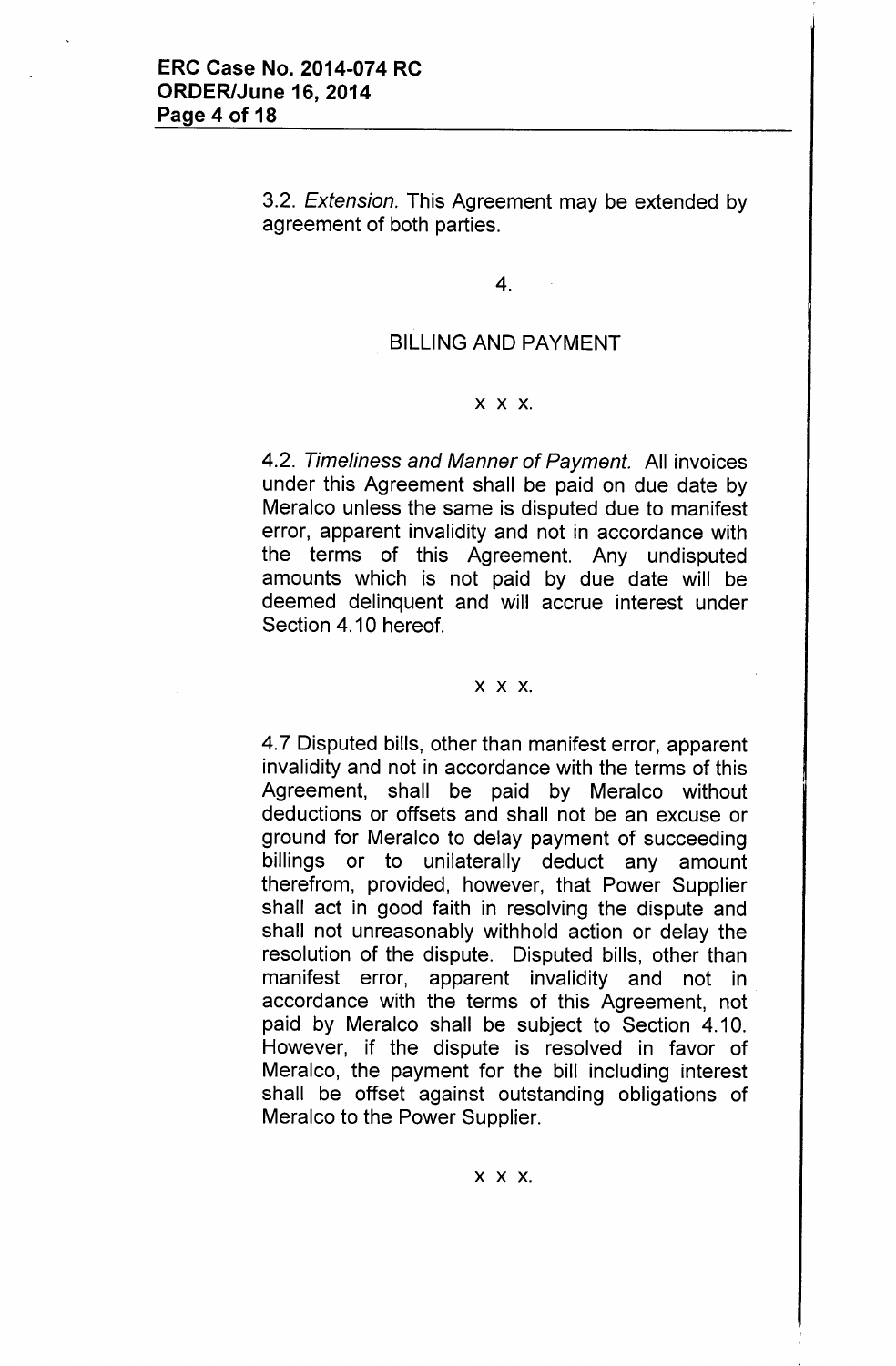## GOVERNMENTAL CHARGES AND WESM **CHARGES**

#### x x x.

*6.2. Governmental Charges.* All value added taxes, sales taxes, goods and services taxes, excise taxes, import duties, documentary stamp taxes and similar taxes imposed by any government authority ("Governmental Charges") on or with respect to the Product, including taxes, if any, on fuel purchased by the Power Supplier to generate and deliver electricity pursuant to this Agreement, or the transactions contemplated by this Agreement, shall form part of the Contract Price and are considered pass-through charges.. The Power Supplier's own income taxes, property taxes and local business taxes are for its account. In the event the Power Supplier is required by Applicable Laws to remit or pay any such Governmental Charges, such amounts will be set forth in the invoice for the next subsequent Billing Period and shall be due and payable by Meralco according to the provisions of this Agreement. Any changes to these Governmental Charges, upward or downward, or the imposition of additional Governmental Charges that are approved to be collected from the end-users, will affect the Contract Price invoiced to Meralco.

*6.3. WESM Charges.* Except for market fees, all other fees and charges imposed by the Wholesale Electricity Spot Market ("WESM Charges") on or with respect to the Product that are approved to be collected from the end-users shall be for the account of Meralco and shall form part of the Contract Price. Market fees shall be for the sole account of the Power Supplier and shall not be charged to Meralco as part of the Contract Price.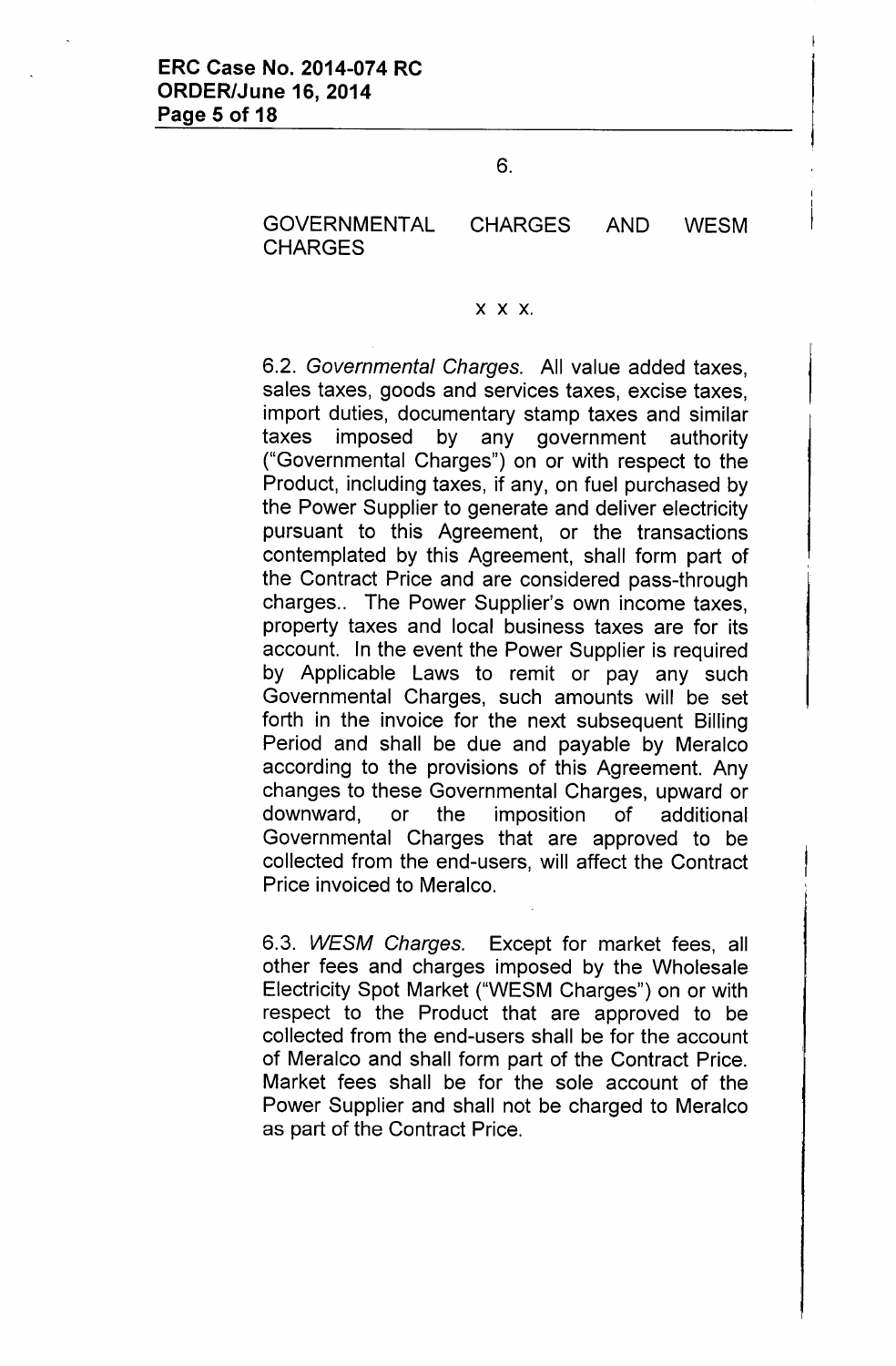# 7.

## **MISCELLANEOUS**

7.1. This Agreement shall be binding upon the parties from the Effective Date up to, and including, the Termination Date unless otherwise earlier terminated by either party in accordance with this Agreement; provided, however, that such termination shall not affect or excuse the performance of either Party under any provision of this Agreement that by its terms survives any such termination.

#### x x x.

#### 9.

#### **TERMINATION**

9.1 Either party may terminate the PSA for any material breach of its terms and conditions upon thirty (30) Days prior written notice to the other party.

9.2 This Agreement shall terminate, subject to fifteen (15) day prior notice, upon effectivity of the Feed-in Tariff Allowance (FIT-All) and qualification of Power Supplier to avail of the FIT rates under Republic Act 9513 (otherwise known as the Renewable Energy Act of 2008 and its Implementing Rules and Regulations.

#### x x x."

7. The following shows its simulation of the rate impact of the PhP5.50/kWh Contract Price under the MMPC-MERALCO PSA as against the Wholesale Electricity Spot Market (WESM) rate: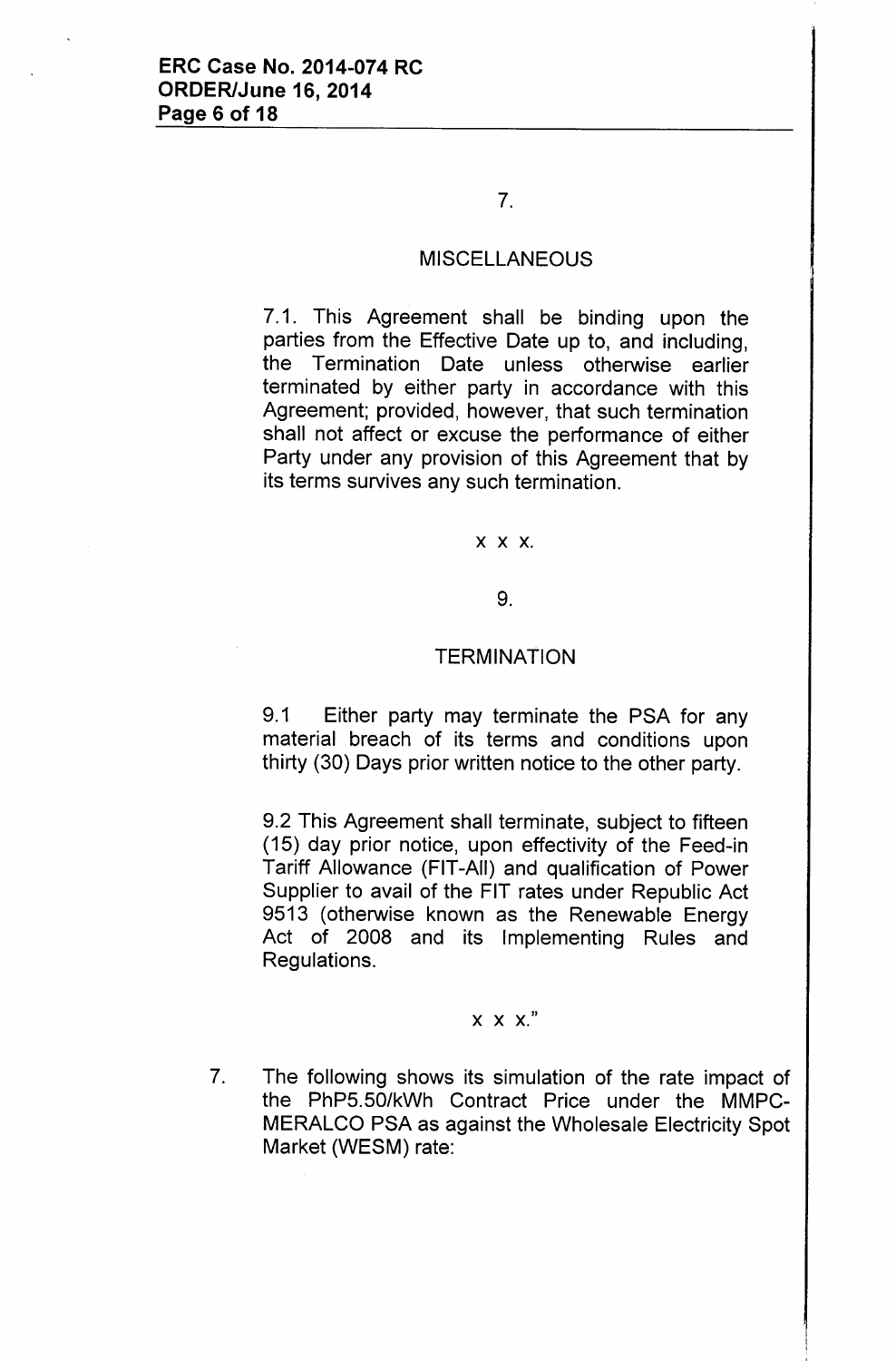# Rate Impact Simulation WESM Price vs PHP5.50/kWh March 2014

| Energy |                           |        | Average Monthly Rate   |        | Generation Cost<br>Savings / (Losses) of PSA |               | Meralco<br>Generation Charge |        | Increase / (Decrease) in<br>Generation Charge |
|--------|---------------------------|--------|------------------------|--------|----------------------------------------------|---------------|------------------------------|--------|-----------------------------------------------|
|        | Capacity Supplied<br>Load |        | (P/kWh)                |        | over WESM Rates                              |               | (P/kWh)                      |        | due to MMPC PSA                               |
| (MW)   | (GWh)                     | Factor | @ WESM Rate @ PSA Rate |        | (P/kWh)                                      | (PhP million) | WIO PSA WI PSA               |        | (P/kWh)                                       |
| 8.19   | 1.54                      | 26.17% | 6.2420                 | 5,5000 | 0.7420                                       | .14           | 5.9008                       | 5.9003 | $-0.000524$                                   |

*Notes:*

MMPC energy, WESM prices and Generation Charge were based on actual billing data for the March 2014 supply month

- 8. As seen above, the PhP5.50/kWh Contract Price would result in cost savings in the blended generation rate of about PhPO.7420/kWh. This translates into a PhP(O.000524)/kWh decrease in the generation charge should the MMPC-MERALCO PSA be implemented;
- 9. It submits that the Contract Price, aside from being lower than MMPC's true cost of generation as computed by the Commission, provides for a lower cost of power compared to that of WESM, where the simulated cost is PhP6.242/kWh. In addition to this benefit of lower cost of power, the Power Plant is an embedded generator. Thus, the delivery of power from said Plant provides benefits in ' terms of support for its distribution system and savings on purchased power since there are no transmission charges and systems losses;
- 10. It reiterates that the immediate implementation of the PSA would not only redound to the benefit of the customers in terms of environmental benefits but would also contribute to the government initiative of encouraging the development of renewable energy in the country by providing available market for renewable energy;
- 11. Accordingly, there is a paramount urgency and necessity to implement the subject PSA. In support of the instant application, the Judicial Affidavit of Mr. Ciprinilo C. Meneses, its Head of Energy Sourcing Office, is attached thereto; and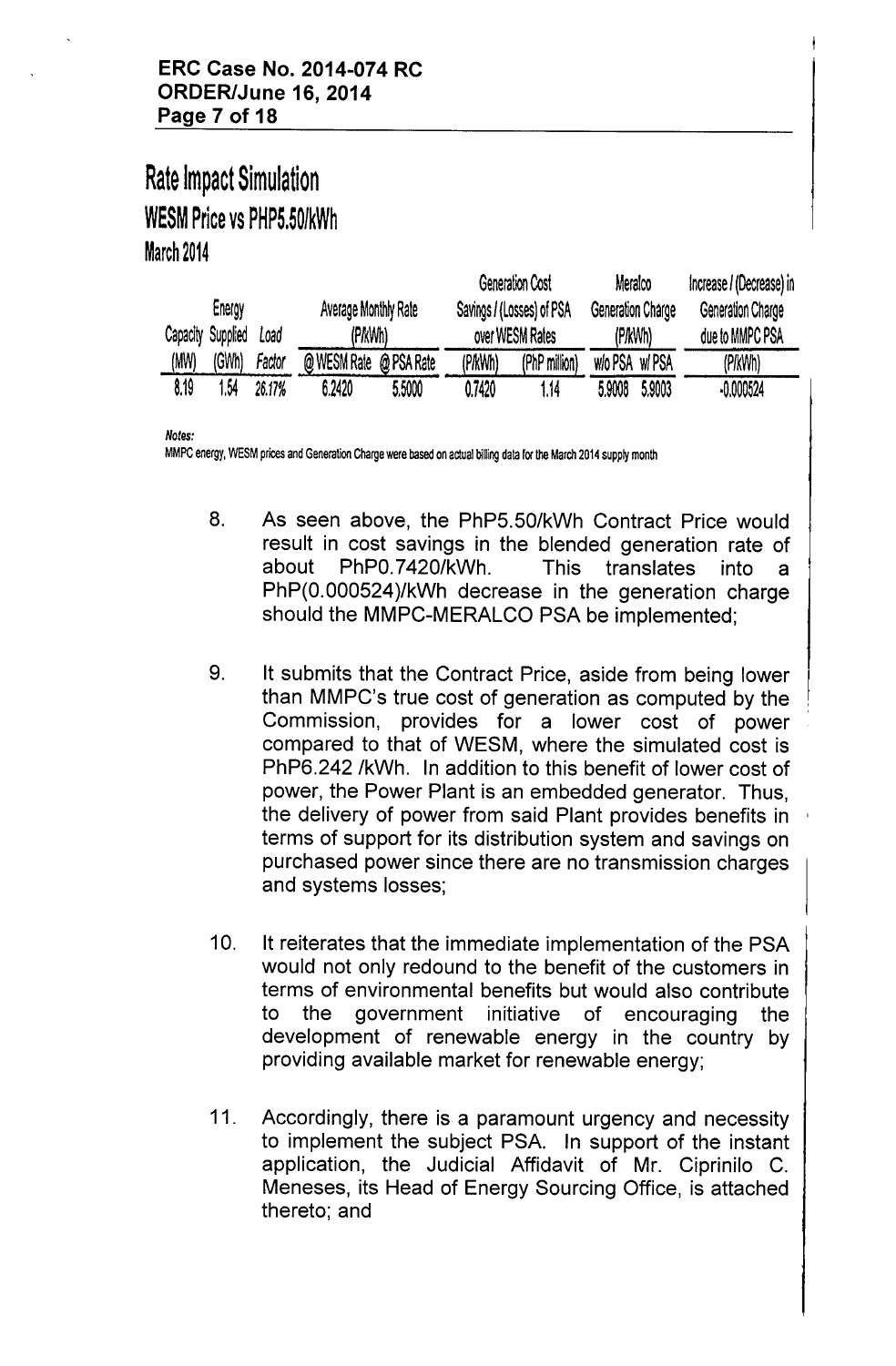# Prayer

12. Thus, its prays that after hearing on the merits, a Decision be immediately rendered approving its PSA with MMPC and pending hearing, a provisional authority be immediately issued authorizing it to implement the proposed project.

On June 6, 2014, MMPC filed a "Motion to Join Montalban Methane Power Corporation as Co-Applicant with Entry of Appearance" praying, among others, for its inclusion as joint applicant in the instant proceeding.

In the said motion, MMPC alleged, among others, that:

- 1. During the filing, MERALCO was informed that the Commission had recently resolved to require that applications for approval of PSA be filed jointly by the distribution utility and generation company which are parties to the PSA. MERALCO thus informed it of the said directive of the Commission; and
- 2. In compliance with the directive of the Commission, it being the energy supplier/generation company in the subject PSA, prays for its inclusion in the instant application as a joint applicant alongside MERALCO.

Finding the aforementioned motion meritorious, the same is hereby granted. Accordingly, MMPC is hereby considered as a coapplicant in the instant application.

Likewise, finding the said application to be sufficient in form and in substance with the required fees having been paid, the same is hereby set for jurisdictional hearing, pre-trial conference, expository presentation and evidentiary hearing on July 15, 2014 (Tuesday) at two o' clock in the afternoon (2:00 P.M.) at the 15<sup>th</sup> Floor, Pacific Center Building, San Miguel Avenue, Pasig City.

MERALCO and MPPC are hereby directed to cause the publication of the attached Notice of Public Hearing, at their own expense, twice (2x) for two (2) successive weeks in two (2) newspapers of general circulation in the Philippines, with the date of the last publication to be made not later than ten (10) days before the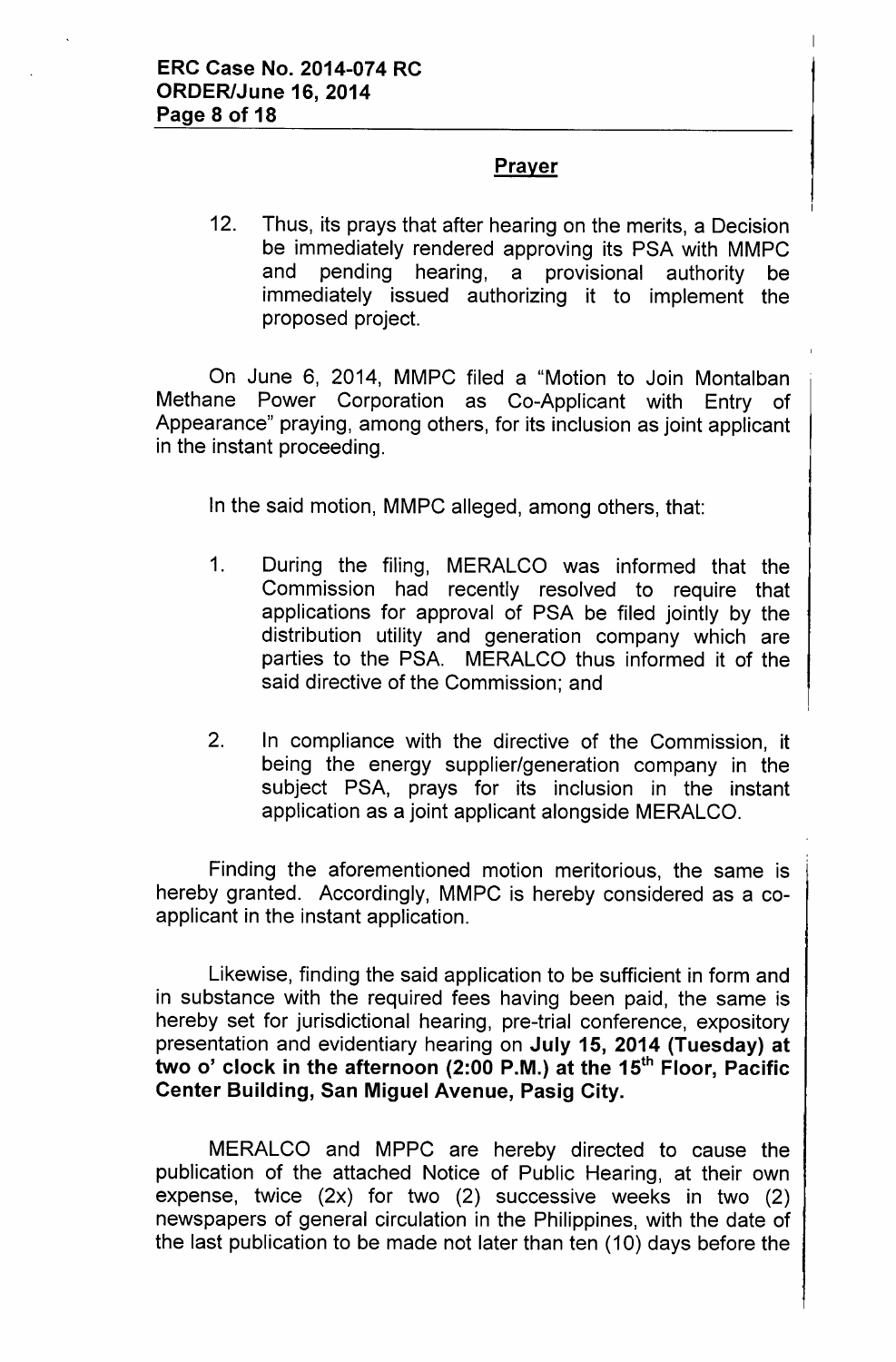date of the scheduled initial hearing. They are also directed to inform the customers within MERALCO's franchise area, by any other means available and appropriate, of the filing of the instant application, their reasons therefor, and of the scheduled hearing thereon.

Let copies of the application, this Order and the attached Notice of Public Hearing be furnished the Office of the Solicitor General (OSG), the Commission on Audit (COA), and the Committees on Energy of both Houses of Congress. They are hereby requested, if they so desire, to send their duly authorized representatives at the scheduled hearing.

Likewise, let copies of this Order and the attached Notice of Public Hearing be furnished the Offices of the Provincial Governors of and the Mayors of the Cities and Municipalities within the franchise area of MERALCO for appropriate posting thereof on their respective bulletin boards.

MERALCO and MMPC are hereby directed to furnish all those making requests therefor with copies of the application and its attachments, subject to reimbursement of reasonable photocopying costs.

On the date of the initial hearing, MERALCO and MMPC must submit to the Commission their written Compliance with the jurisdictional requirements attaching therewith, methodically arranged and duly marked, the evidences on the actual posting and publication of the Notice of Public Hearing consisting of certifications issued to that effect, signed by the aforementioned Governors and Mayors or their duly authorized representatives, bearing the seals of their offices, and the affidavits of the Editors or Business Managers of the newspapers where the said Notice of Public Hearing were published together with the complete issues of the said newspapers, and such other proofs of compliance with the requirements of the Commission.

MERALCO and MMPC, and all other interested parties are directed to submit, at least five (5) days before the date of initial hearing and pre-trial conference, their respective Pre-trial Briefs containing, among others:

(a) a summary of admitted facts and proposed stipulation of facts;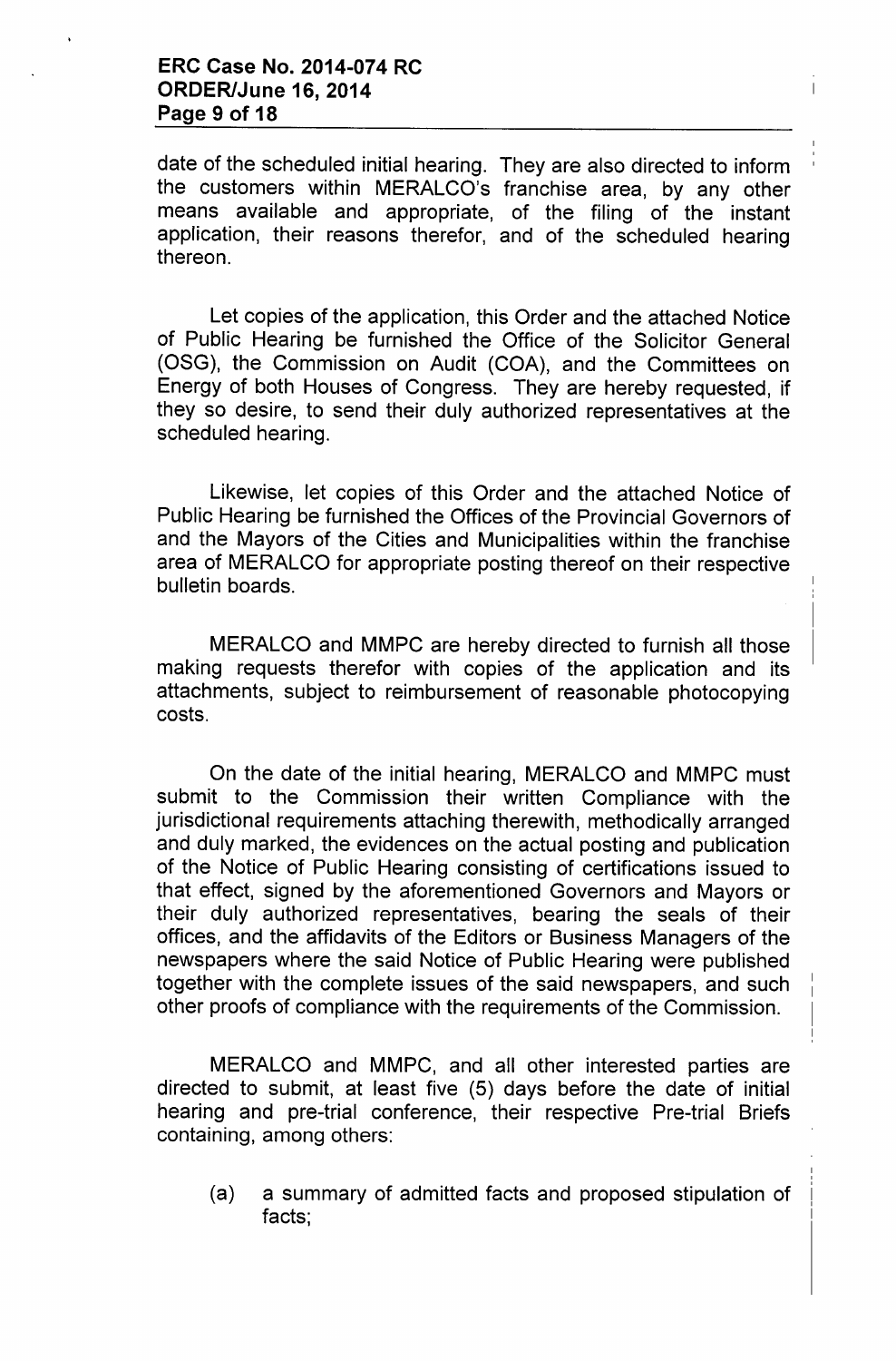- (b) the issues to be tried or resolved;
- (c) the documents or exhibits to be presented, stating the purposes thereof and proposed markings therefore; and
- (d) the number and names of the witnesses, with their written testimonies in an individual affidavit form, to be attached to the Pre-trial Brief.

Failure of MERALCO and MMPC to submit the required Pre-Trial Brief and Judicial Affidavits of their witnesses within the prescribed period shall be a ground for cancellation of the scheduled hearing, and the resetting of which shall be six (6) months from said date of cancellation.

As part of the pre-trial conference, MERALCO and MMPC must also be prepared to make an expository presentation of their application, aided by whatever communication medium that they may deem appropriate for the purpose, in order to put in plain words and explain, for the benefit of the customers and other concerned parties, what the application is all about and the reasons and justifications being cited in support thereof.

## SO ORDERED.

Pasig City, June 16, 2014.

FOR AND BY AUTHORITY OF THE COMMISSION:

 $\cup$  $\sqrt{2}$  /2 (Qu ∕≹ÉNAIDA G.′CRUZ-DUCU Chairperson *r-w*

*l* ERALCO and MMP/PSA/2014-074RC/initial order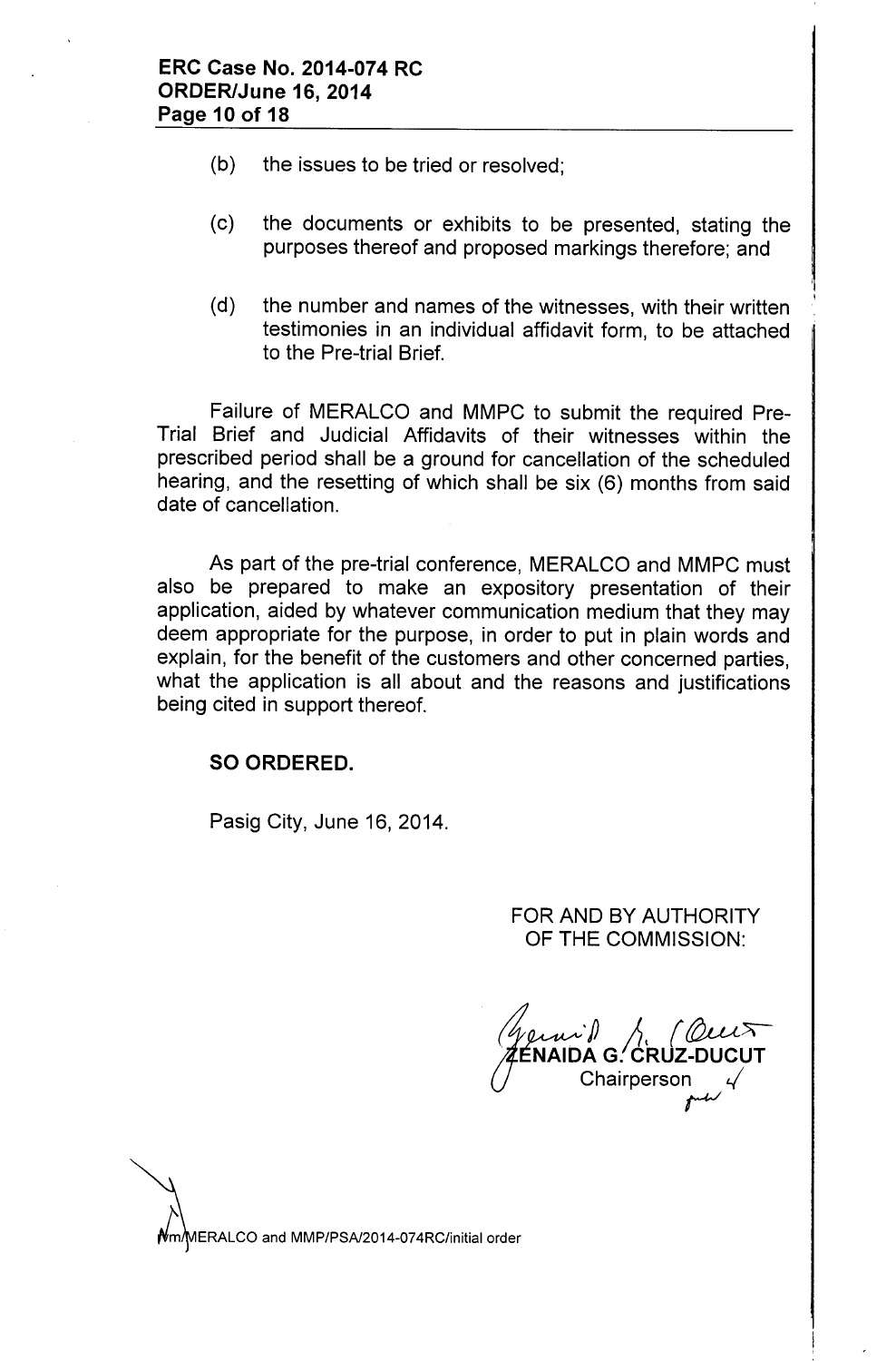## **ERC Case No. 2014-074 RC ORDER/June 16, 2014 Page 11 of 18**

Copy Furnished:

- 1. Manila Electric Company (MERALCO) 7th Floor, Lopez Building, Ortigas Avenue, Pasig City
- 2. Office of the Solicitor General (OSG) 134 Amorsolo Street, Legaspi Village, City of Makati 1229
- 3. Commission on Audit (COA) Commonwealth Avenue, Quezon City 1121
- 4. Senate Committee on Energy GSIS Building, Roxas Boulevard, Pasay City 1300
- 5. House of Representatives Committee on Energy Batasan Hills, Quezon City 1126
- 6. Philippine Chamber of Commerce and Industry (PCCI) 3<sup>rd</sup> Floor, ECC Building, Sen. Gil Puyat Avenue, Makati City
- 7. The City Mayor City of Manila
- 8. The City Mayor Quezon City
- 9. The City Mayor City of Caloocan
- 10. The City Mayor City of Makati
- 11. The City Mayor City of Malabon
- 12. The City Mayor City of Mandaluyong
- 13. The City Mayor City of Muntinlupa
- 14. The City Mayor City of San Jose del Monte, Bulacan
- 15. The City Mayor City of Valenzuela
- 16. The City Mayor City of Pasig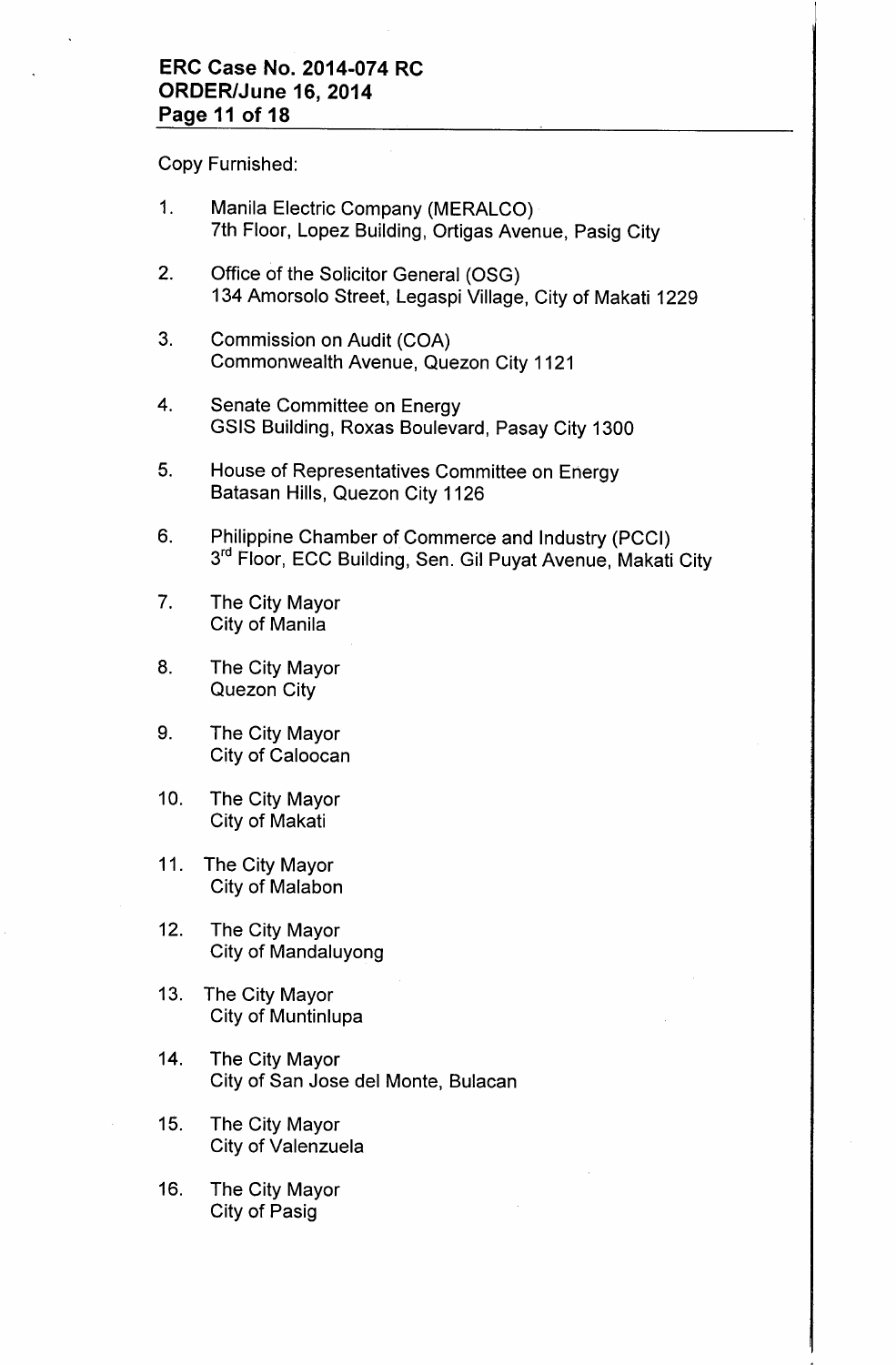## **ERC Case No. 2014-074 RC ORDER/June 16, 2014 Page 12 of 18**

- 17. The City Mayor Pasay City
- 18. The City Mayor City of Parañaque
- 19. The City Mayor Cavite City
- 20. The City Mayor Trece Martirez City
- 21. The City Mayor Las Piñas City
- 22. The City Mayor San Juan City
- 23. The City Mayor Lucena City
- 24. The City Mayor Batangas City
- 25. The City Mayor San Pablo City, Laguna
- 26. The City Mayor City of Marikina
- 27. The City Mayor Antipolo City, Rizal
- 28. The City Mayor Tagaytay City, Cavite
- 29. The City Mayor Calamba, Laguna
- 30. The Municipal Mayor Navotas, Metro Manila
- 31. The Municipal Mayor Taguig, Metro Manila
- 32. The Municipal Mayor Pateros, Metro Manila
- 33. The Municipal Mayor General Aguinaldo, Cavite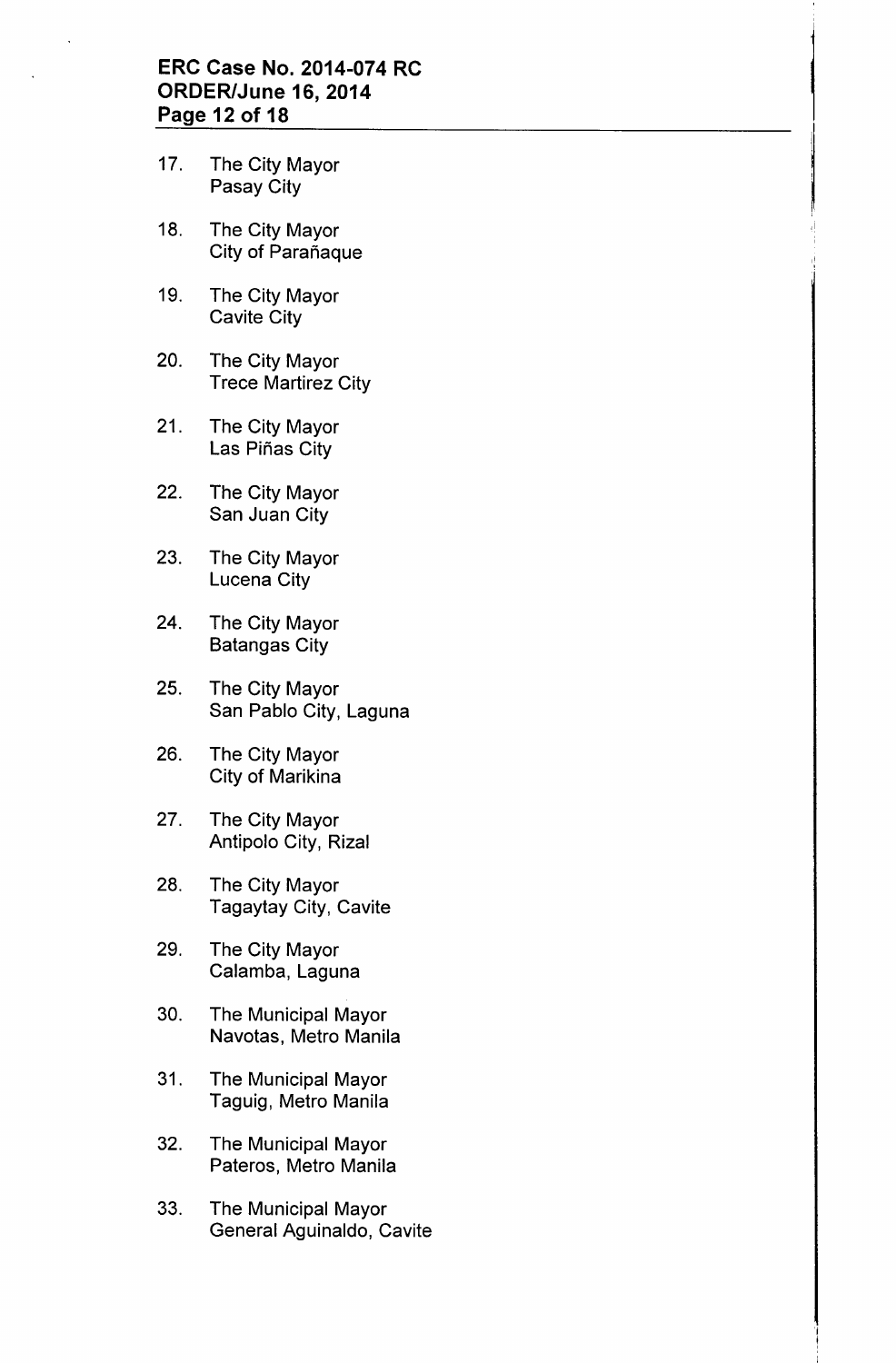## **ERC Case No. 2014-074 RC ORDER/June 16, 2014 Page 13 of 18**

- 34. The Municipal Mayor Magallanes, Cavite
- 35. The Municipal Mayor Amadeo, Cavite
- 36. The Municipal Mayor Indang, Cavite
- 37. The Municipal Mayor Mendez, Cavite
- 38. The Municipal Mayor Alfonso, Cavite
- 39. The Municipal Mayor Imus, Cavite
- 40. The Municipal Mayor Kawit, Cavite
- 41. The Municipal Mayor Noveleta, Cavite
- 42. The Municipal Mayor Bacoor, Cavite
- 43. The Municipal Mayor Maragondon, Cavite
- 44. The Municipal Mayor Ternate, Cavite
- 45. The Municipal Mayor Gen. Trias, Cavite
- 46. The Municipal Mayor Naic, Cavite
- 47. The Municipal Mayor Rosario, Cavite
- 48. The Municipal Mayor Tanza, Cavite
- 49. The Municipal Mayor Dasmariñas, Cavite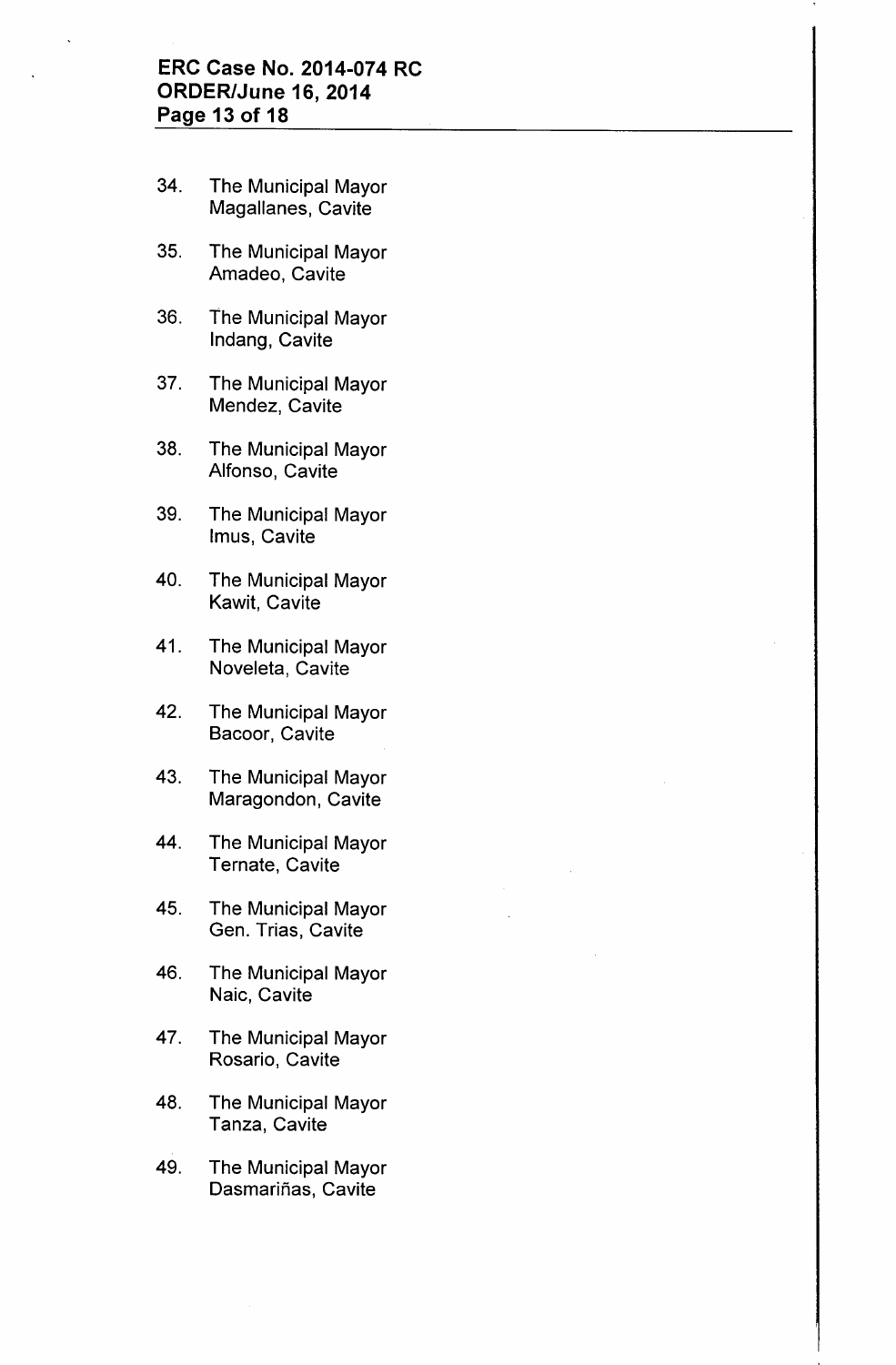### **ERC Case No. 2014-074 RC ORDER/June 16, 2014 Page 14 of 18**

- 50. The Municipal Mayor Gen. Mariano Alvarez, Cavite
- 51. The Municipal Mayor Silang, Cavite
- 52. The Municipal Mayor Carmona, Cavite
- 53. The Municipal Mayor Cainta, Rizal
- 54. The Municipal Mayor Taytay, Rizal
- 55. The Municipal Mayor Teresa, Rizal
- 56. The Municipal Mayor Jala-jala, Rizal
- 57. The Municipal Mayor Cardona, Rizal
- 58. The Municipal Mayor Baras, Rizal
- 59. The Municipal Mayor Angono, Rizal
- 60. The Municipal Mayor Tanay, Rizal
- 61. The Municipal Mayor Pililla, Rizal
- 62. The Municipal Mayor Morong, Rizal
- 63. The Municipal Mayor Binangonan, Rizal
- 64. The Municipal Mayor Rodriguez, Rizal
- 65. The Municipal Mayor San Mateo, Rizal
- 66. The Municipal Mayor Meycauayan, Bulacan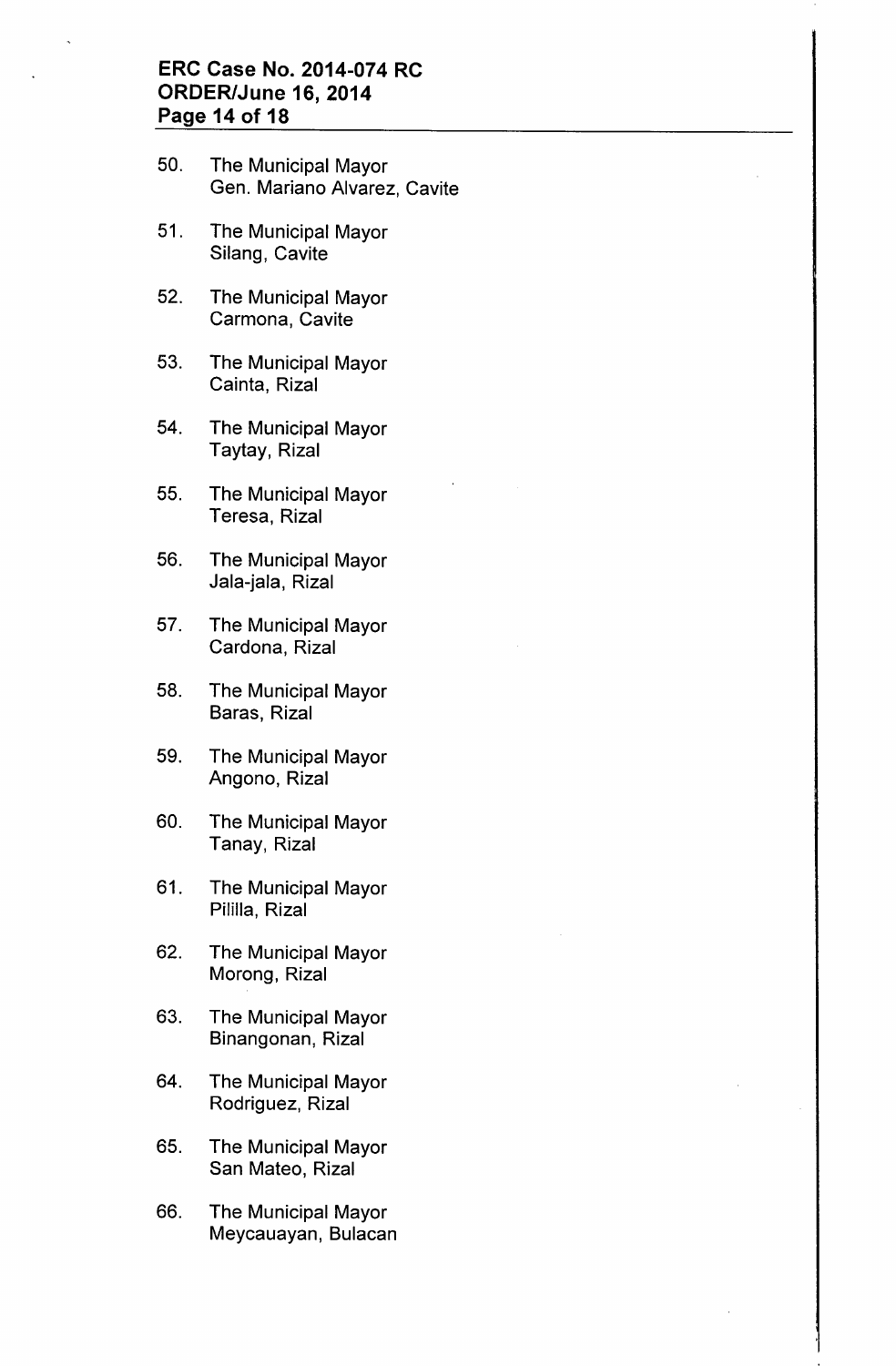- 67. The Municipal Mayor Obando, Bulacan
- 68. The Municipal Mayor Marilao, Bulacan
- 69. The Municipal Mayor Norzagaray, Bulacan
- 70. The Municipal Mayor Sta. Maria, Bulacan
- 71. The Municipal Mayor Angat, Bulacan
- 72. The Municipal Mayor Doña Remedios Trinidad, Bulacan
- 73. The Municipal Mayor Plaridel, Bulacan
- 74. The Municipal Mayor Malolos, Bulacan
- 75. The Municipal Mayor Calumpit, Bulacan
- 76. The Municipal Mayor Pulilan, Bulacan
- 77. The Municipal Mayor Hagonoy, Bulacan
- 78. The Municipal Mayor Paombong, Bulacan
- 79. The Municipal Mayor Bustos, Bulacan
- 80. The Municipal Mayor Guiguinto, Bulacan
- 81. The Municipal Mayor Pandi, Bulacan
- 82. The Municipal Mayor Bocaue, Bulacan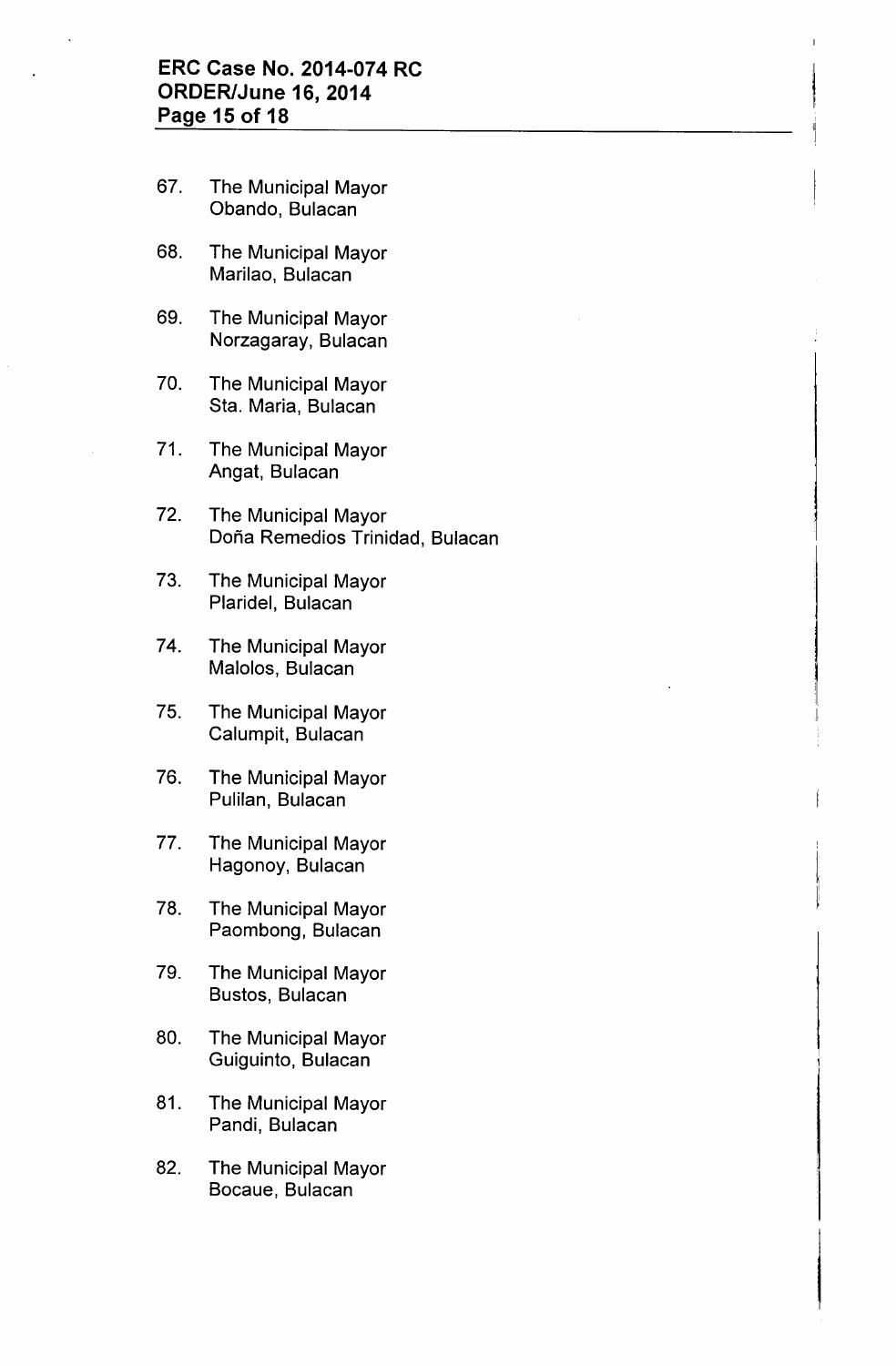## **ERC Case No. 2014-074 RC ORDER/June 16, 2014 Page 16 of 18**

- 83. The Municipal Mayor Bulacan, Bulacan
- 84. The Municipal Mayor Balagtas, Bulacan
- 85. The Municipal Mayor Baliwag, Bulacan
- 86. The Municipal Mayor San Rafael, Bulacan
- 87. The Municipal Mayor San Miguel, Bulacan
- 88. The Municipal Mayor San IIdefonso, Bulacan
- 89. The Municipal Mayor Biñan, Laguna
- 90. The Municipal Mayor Sta. Rosa, Laguna
- 91. The Municipal Mayor Victoria, Laguna
- 92. The Municipal Mayor Nagcardan, Laguna
- 93. The Municipal Mayor Magdalena, Laguna
- 94. The Municipal Mayor Calauan, Laguna
- 95. The Municipal Mayor Pila, Laguna
- 96. The Municipal Mayor Sta.Cruz, Laguna
- 97. The Municipal Mayor Liliw, Laguna
- 98. The Municipal Mayor San Pedro Tunasan, Laguna
- 99. The Municipal Mayor Alaminos, Laguna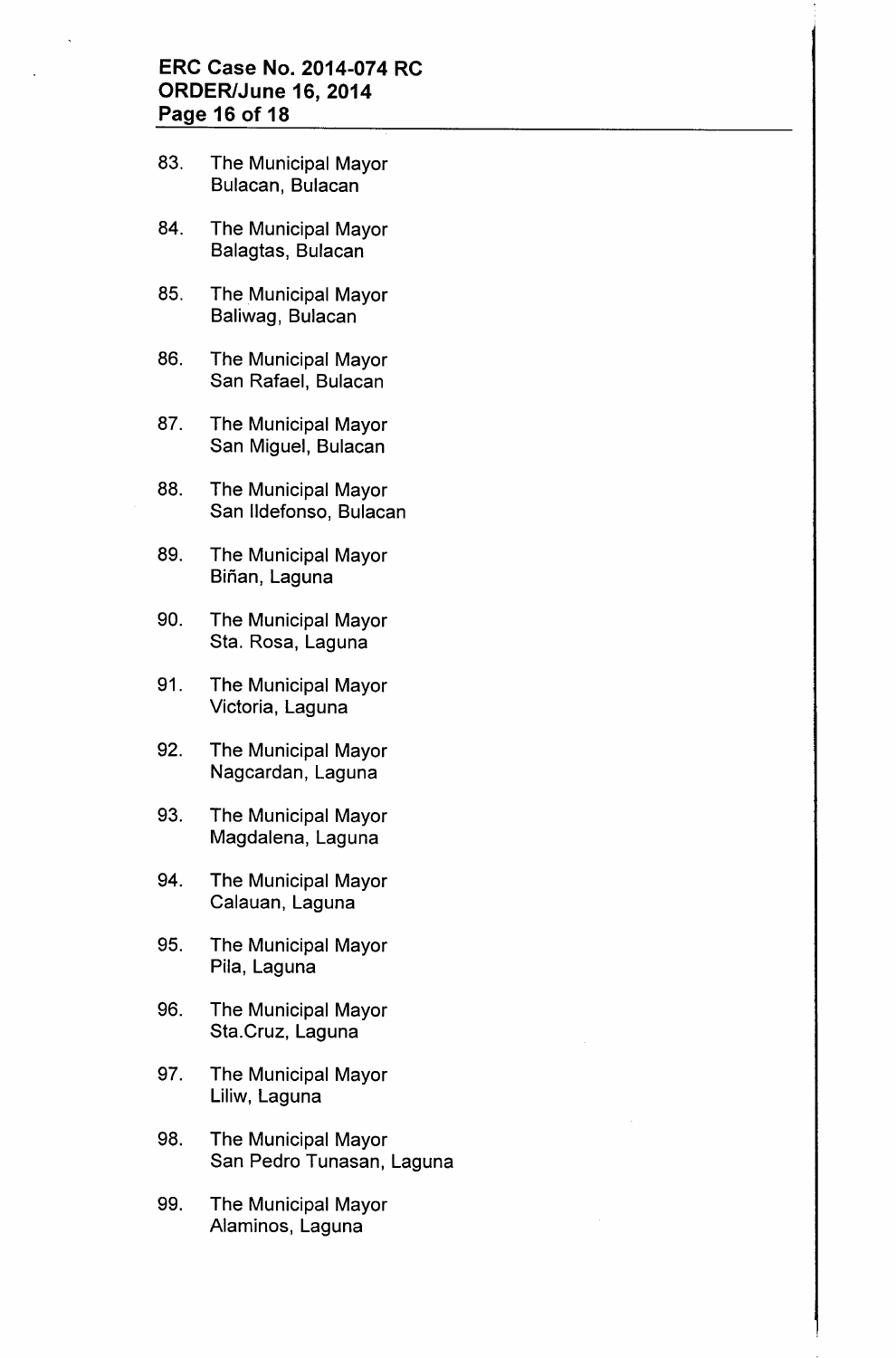## **ERC Case No. 2014-074 RC ORDER/June 16, 2014 Page 17 of 18**

- 100. The Municipal Mayor Rizal, Laguna
- 101. The Municipal Mayor Los Baños, Laguna
- 102. The Municipal Mayor Cabuyao, Laguna
- 103. The Municipal Mayor Bay, Laguna
- 104. The Municipal Mayor Dolores, Quezon
- 105. The Municipal Mayor Sampaloc, Quezon
- 106. The Municipal Mayor Pagbilao, Quezon
- 107. The Municipal Mayor Lucban, Quezon
- 108. The Municipal Mayor Tayabas, Quezon
- 109. The Municipal Mayor Candelaria, Quezon
- 110. The Municipal Mayor Sariaya, Quezon
- 111. The Municipal Mayor San Antonio, Quezon
- 112. The Municipal Mayor Mauban, Quezon
- 113. The Municipal Mayor Tiaong, Quezon
- 114. The Municipal Mayor Majayjay, Quezon
- 115. The Municipal Mayor Luisiana, Quezon